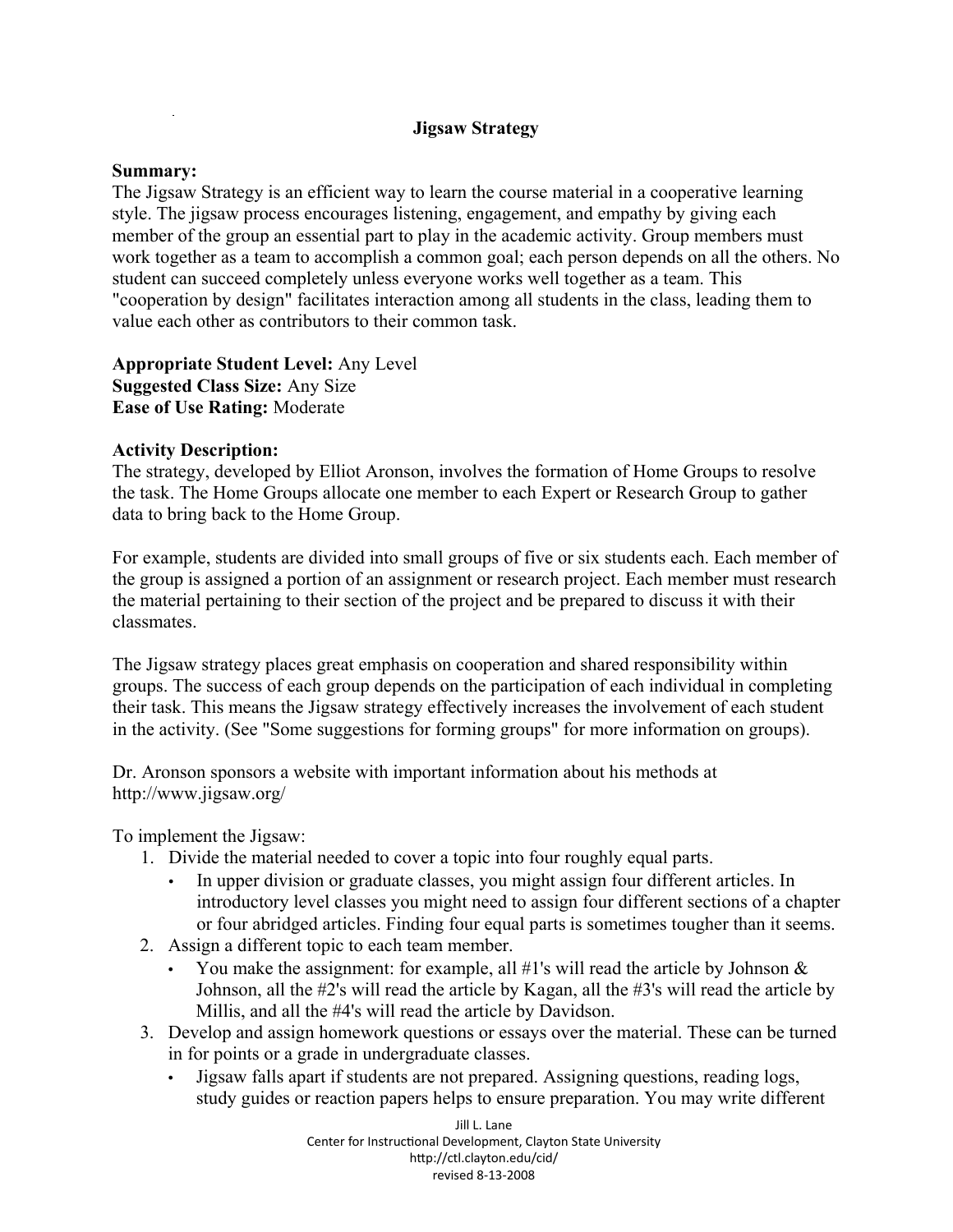questions for each article or you may simply ask for a summary. In small classes some faculty just check off students' work as they come in. Other faculty grade and/or respond to the assignment.

- 4. When class meets again, students consult with experts from other teams.
	- When students arrive in class, they turn in their homework and then meet in expert groups. If you have a large class, you will have to have more than one expert group for each article: you don't want eight people in one expert group. Give the expert groups instructions on their task.
	- If you simply asked your students to read a chapter and write a summary for homework, you might give them instructions like these:
		- o Introduce yourselves to the other expert group members.
		- o Discuss the reading with the group, coming to consensus on the main points you will teach your teammates. Make sure everyone participates.
		- o Try to think of at least two examples from your personal experiences to illustrate the main point(s).
		- o Plan how you will check your respective teammates for understanding without asking, "Do you understand?"
		- o Thank your expert group members for their help.
	- If you had them answer focus questions for homework, your instructions might look like this:
		- o Introduce yourselves.
		- o Take turns leading the discussion to compare your responses to the questions. Try to come to consensus on the most important points. If there are things you can't agree on, make note of them to share with your teammates. Also note any interesting or useful examples from any of your expert group members. Check for understanding before moving on to the next question.
		- o Plan your strategy for teaching your teammates in the limited amount of time that you will have.
		- o Thank your expert group members for their help.

Other ideas you could add to the instructions include:

- Reminders about social and cooperative skills: "The cooperative expectation for this assignment is that all group members will participate fairly equally in the discussion. It is each person's responsibility to ask for the opinions and ideas of quieter group members. The individual accountability expectation is that any group member, if randomly called upon, could summarize the group discussion."
- Instructions to promote critical thinking: "Try to come to any criticisms of the author's work – is it biased, unsubstantiated, overly narrow in applicability, etc." or "How might this article call in to question Smith's theory that we discussed last week?"
- 5. Experts return to their teams and teach.
	- When students return to their base teams, have each team teach in the same order. This way, if a team's #2 is absent, team members can disperse and sit with the teams next to them when it's time for the #2's to teach. If they all teach on their own schedule, you can't compensate for absences.
- 6. Team synthesis activity.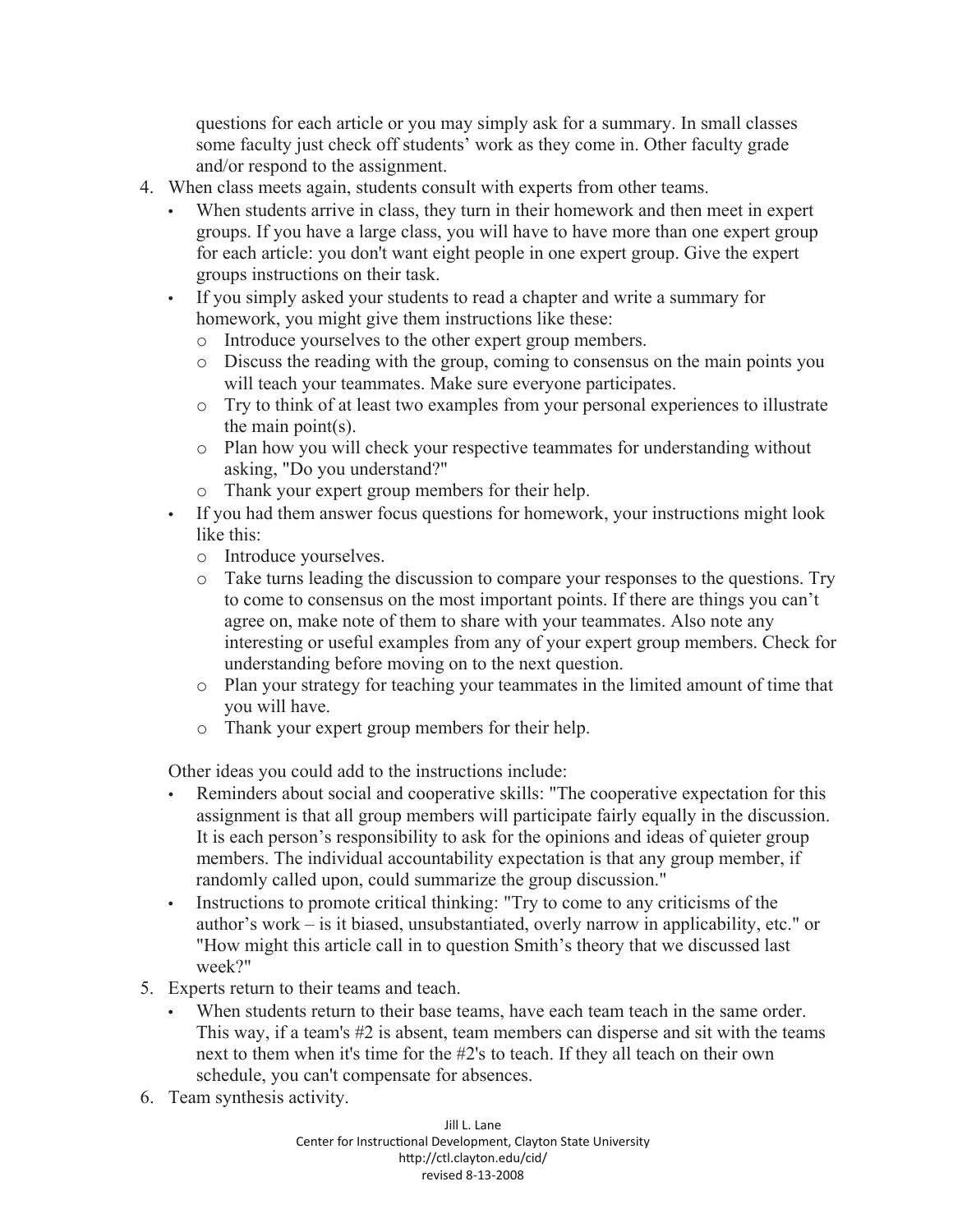• Try to design an activity that will synthesize the information that students learned in the four articles. They might analyze a case, write a team essay or position paper or solve a problem.

Adapted from: Susan Ledlow's Version of Jigsaw at: http://www.public.asu.edu/~ledlow/sledlow/jigsaw.htm

"The jigsaw structure is somewhat complex. It may be best suited for when the students are comfortable with group work. There are high expectations and responsibilities placed on the students. Teaching the students in the original group can be a demanding experience for students. This can be mitigated if the jigsaw structure is altered so two group members share the same section and then join with another pair of students, if the sections are more open-ended so there is no single right answer, or if students are encouraged to take notes during the focus groups to provide a support when the original groups re-assembles" (Clarke, 1994).

## **Research and Applications:**

Aronson, Elliot (2000) "Jigsaw Classroom" http://www.jigsaw.org/index.html

Choe, S. W. Tina, (2001) "Analyzing scientific literature using a jigsaw group activity" Journal of College Science Teaching 30(5) p. 328

Clarke, J. (1994). "Pieces of the puzzle: The jigsaw method" In Sharan, S. (Ed.), Handbook of cooperative learning methods, Greenwood Press.

Fortner, Rosanne W (1999) "Using cooperative learning to introduce undergraduates to professional literature" Journal of College Science Teaching 28(4)p. 261

LabNotes, ABC Science Education On-Line (1999)" Jigsaw Strategy" Retrieved from: http://www.abc.net.au/labnotes/curric/blackholes/jigsaw.htm, Australian Broadcasting **Corporation** 

Ledlow, Susan (1999) "Susan Ledlow's Version of Jigsaw" Retrieved from http://www.public.asu.edu/~ledlow/sledlow/jigsaw.htm

Lucas, Carol A. (2000) "Jigsaw lesson for operations of complex numbers" *PRIMUS* 10(3) pp. 219-224

Dori, Yehudit J. (1999) "Question-posing capability as an alternative evaluation method: analysis of an environmental case study" *Journal of Research in Science Teaching* 36(4) p. 411